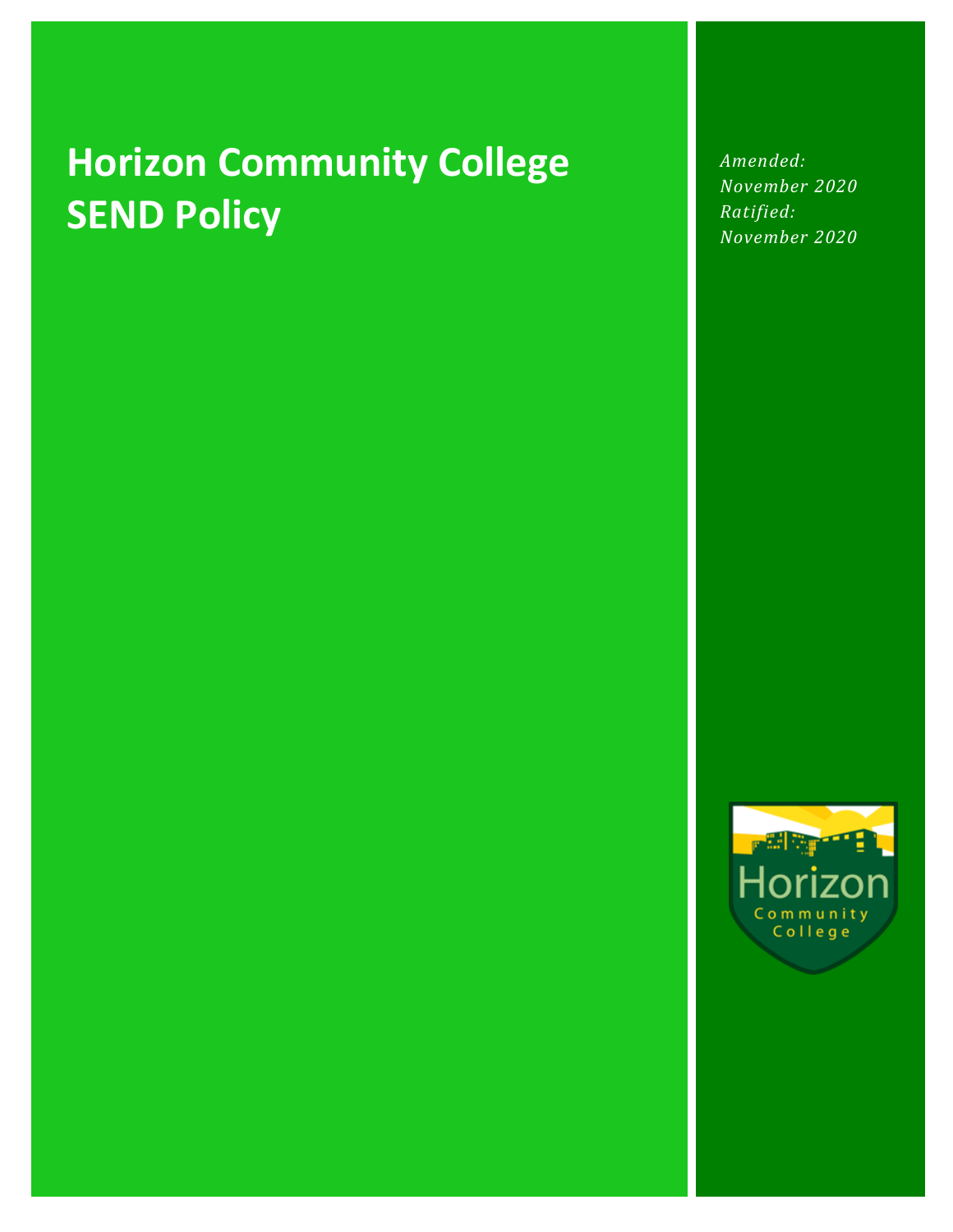## **SEND POLICY**

## **C O N T E N T S**

|                  | Section 1 Aims and Objectives of this Policy                                                                 |           |
|------------------|--------------------------------------------------------------------------------------------------------------|-----------|
|                  | <b>Section 2 Legislative Compliance</b>                                                                      |           |
|                  | <b>Section 3 Duties to Manage SEND within our School</b>                                                     |           |
|                  | <b>Section 4 Profile and Values</b>                                                                          |           |
|                  | <b>Section 5 Definitions of SEND and Disability</b>                                                          |           |
|                  | Section 6 Graduated Approach to Identifying if a Child Requires<br><b>SEND Support</b>                       | 11        |
| <b>Section 7</b> | <b>Request for Statutory Education, Health and Care</b><br><b>Assessment</b>                                 | 13        |
|                  | <b>Section 8 Statement of Special Educational Needs or Educational</b><br><b>Health and Care Plan (EHCP)</b> | 14        |
|                  | <b>Section 9 Partnership with Parents/Carers</b>                                                             | 14        |
|                  | <b>Section 10 Involvement of Students</b>                                                                    | 15        |
|                  | <b>Section 11 Supporting Students at College with Medical Condition</b>                                      | 15        |
|                  | <b>Section 12 Effective Transition</b>                                                                       | <b>15</b> |
|                  | <b>Section 13 Admission Arrangements</b>                                                                     | 16        |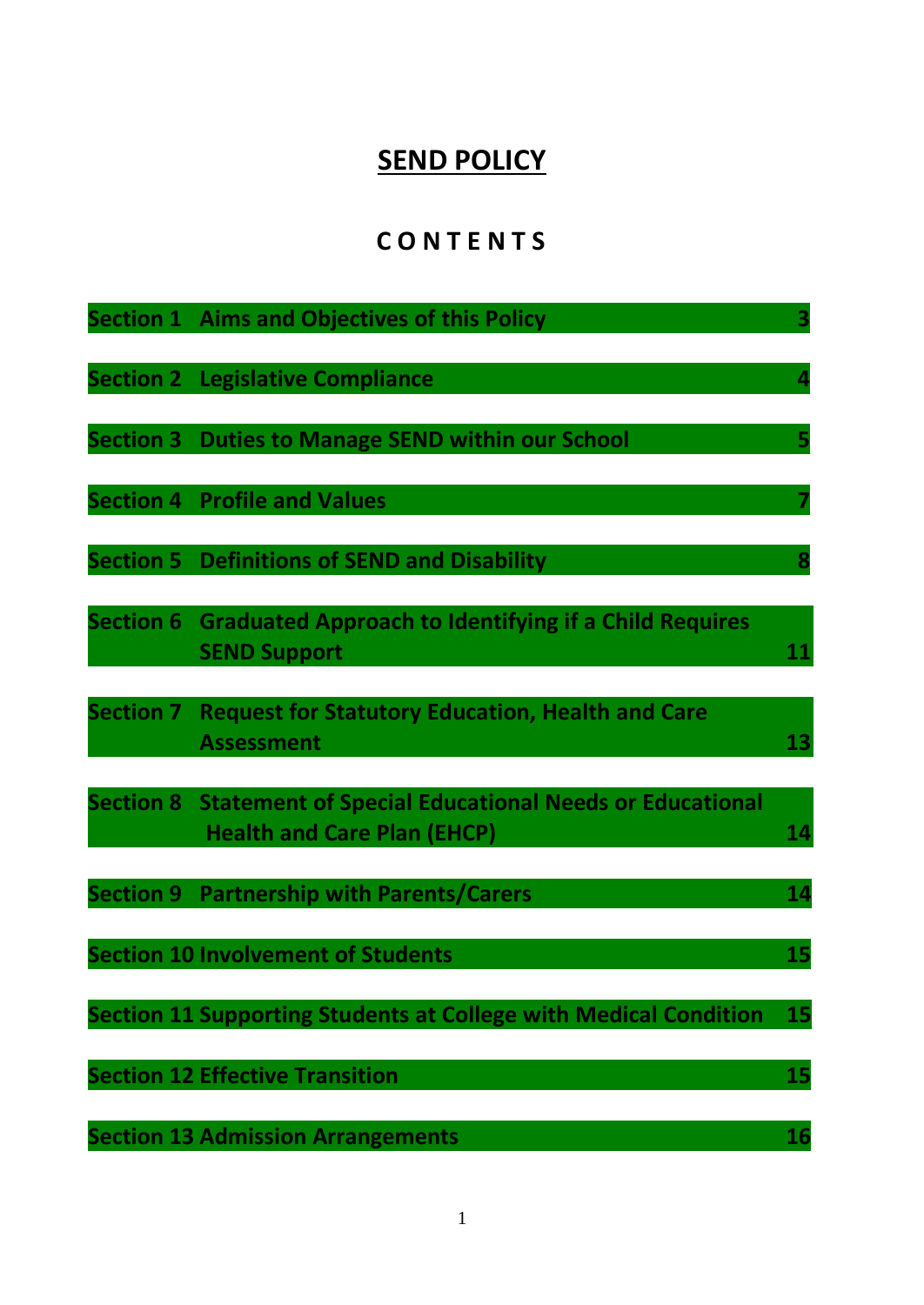| <b>Section 14 Accessibility and Exam Arrangements</b>                                    |  |
|------------------------------------------------------------------------------------------|--|
| <b>Section 15 Storing and Managing Information</b>                                       |  |
| <b>Section 16 Complaints</b>                                                             |  |
| <b>Section 17 Other Key Members of Staff</b>                                             |  |
| <b>Section 18 Links with Other Services</b>                                              |  |
| Section 19 Information on Where the Local Authority's<br><b>Local Offer is Published</b> |  |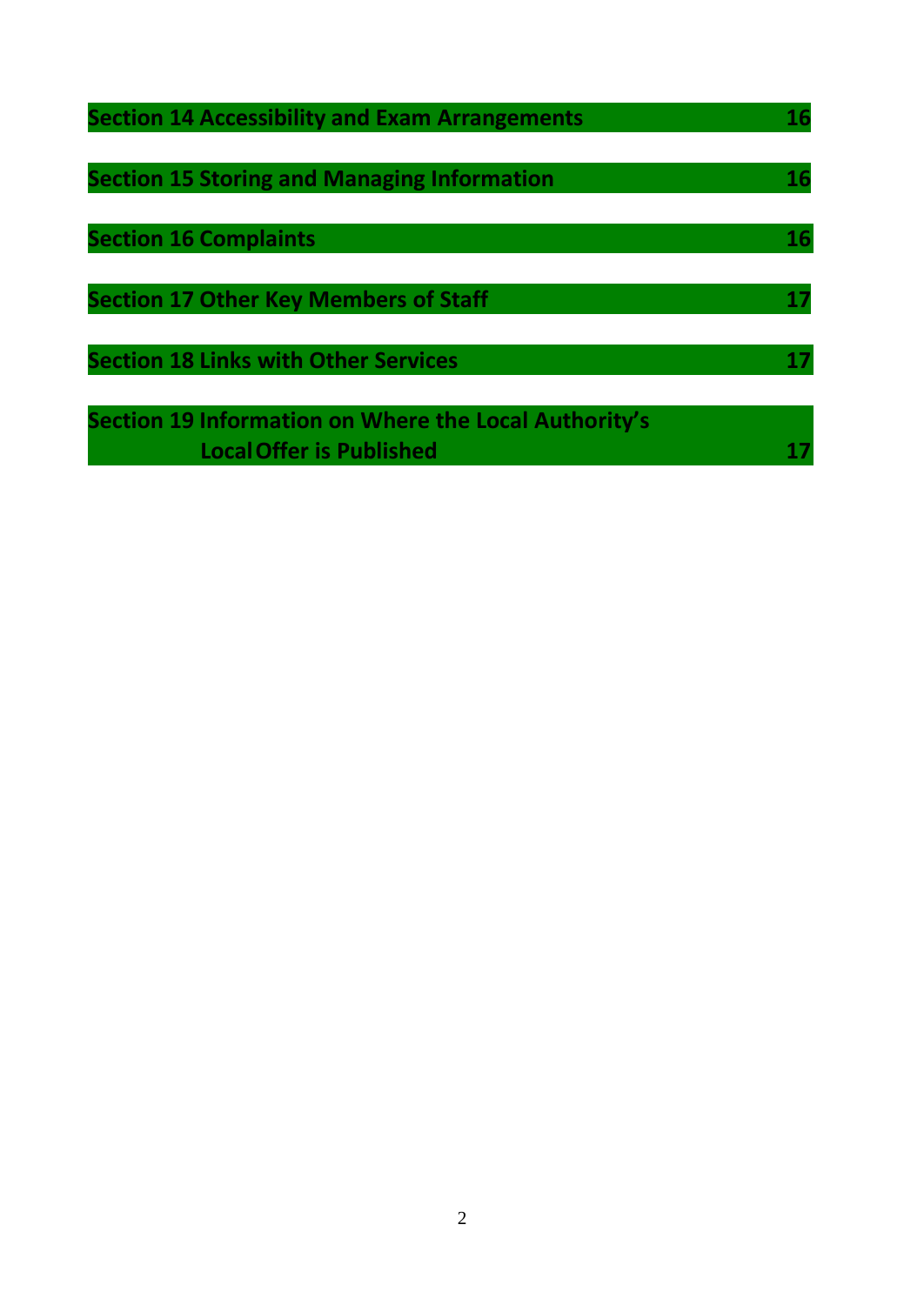## **Section 1 Aims and Objectives of this Policy**

As a mainstream academy, Horizon Community College is committed to ensuring the best possible outcomes for students with SEND and raising the expectations and aspirations of all.

We work in collaboration with other schools and multi-agencies across the Local Authority and beyond to ensure consistency of approach. Members of staff attend relevant training in the graduated approach – all staff receive basic awareness training and staff who work directly with children who have a particular need receive enhanced training which addresses how to meet that need on a regular basis.

#### The 2015 SEND Code of Practice states:

*"All children and young people are entitled to an education that enables them to make progress so that they:*

#### *achieve their best*

*become confident individuals living fulfilling lives, and make a successful transition into adulthood, whether into employment, further or higher education or training." [6.1.2015]*

As a college our principles are to:

- Reach high levels of inclusion for all
- Value all students in college equally
- Ensure all students have their personal need recognised and addressed
- Ensure consideration of SEND crosses all curriculum areas and all aspects of teaching and learning
- Create clear records and maintain them to ensure communication of progress and awareness of need
- Support clear liaison with staff, parents/carers and outside agencies
- Develop good working relationships with feeder schools ahead of primarysecondary transfer to ensure continuity of appropriate strategies and programmes of work
- Advise staff on appropriate resources, materials, targets, strategies and evaluation
- Provide in-class support and individual programmes of work where appropriate
- Maintain and  $\theta$  update the SEND Register

Our objectives are:

- To identify students with SEND and ensure that their needs are met
- To ensure all students have equal access to a broad and balanced curriculum which is differentiated to meet individual needs and abilities
- To provide high quality support
- To maximise opportunities for students with SEND to join in all aspects of college life
- To ensure that students are allowed to express their views and opinions and are involved in decisions which affect their education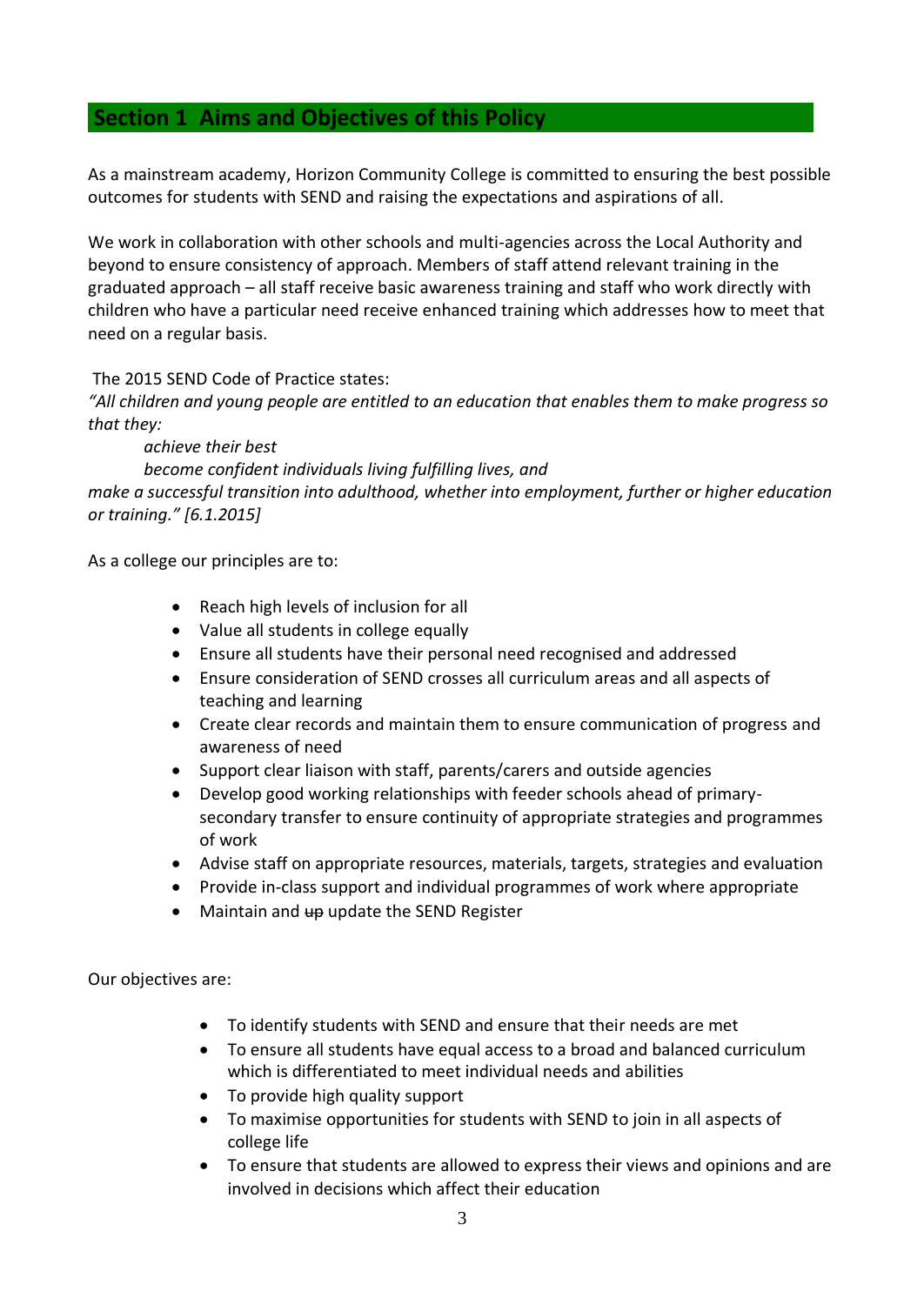- To ensure that parents/carers are informed of their child's SEND and to acknowledge and draw on parents/carers knowledge and expertise in relation to their child
- To secure effective collaboration with relevant external agencies
- To reinforce SEND as an issue for the whole college
- To outline processes that comprise the cycle of assessment and review
- To ensure practice complies with the guidance and expectations of the Disability Equality Scheme and contributes to the discharge of the college's Disability Equality Duty

This policy will be reviewed and ratified annually by the Governing body.

## **Section 2 Legislative Compliance**

This policy complies with the statutory requirement laid out in Paragraph 3.66 of the SEND Code of Practice 0 – 25 July 2014. It also meets the requirements of the Statutory Instrument: Special Educational Needs (Information) Regulations (Clause 65).

This guidance is for staff, parents /carers, children and practitioners across education, health and care agencies. It is written with reference to the following further guidance and documents:

- Part 3 of the Children and Families Act 2014 and SEND Code of Practice July 2014
- Equality Act 2010, subsequent updates and DfE advice for schools, February 2013
- Statutory Guidance on Supporting pupils at school with medical conditions, April 2014
- Ofsted Inspection Framework, January 2019
- Teachers Standards 2012
- National Inclusion Statement
- Schools SEND Information Report Regulations 2014

Our college has separate policies in place for:

Safeguarding, Accessibility, Disability Equality, Inclusion, Anti-Bullying also other appropriate policies.

Our SEND Information Report sets out how we are implementing our SEND Policy and meeting our duties under the Equality Act 2010. This can be located on our website under the heading 'Reports'.

The Department for Education has published a Guide for Parents on the SEND Code of Practice which can be accessed at: **https://www.gov.uk/government/publications/send-supporteasyread-guide-for-parents**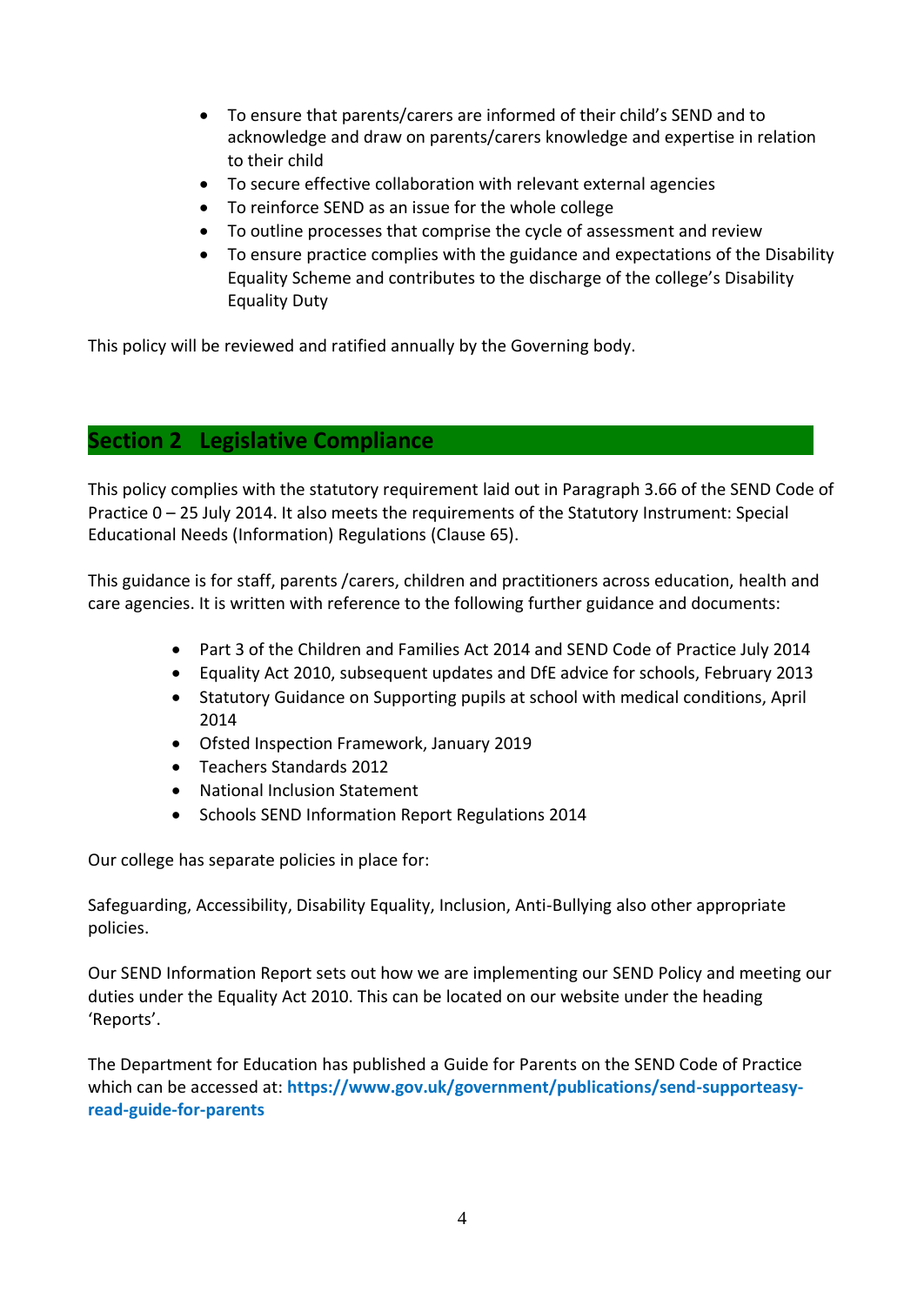## **Section 3 Duties to Manage SEND within our College**

Name of Principal: Mrs Huddart

Name of Director of SEND and Inclusion: Miss Walker

Name of SENDCO: Mrs Proud

Name of Deputy SENDCO: Mrs Askey Name of Assistant SENDCO: Miss Crawford

#### 3.1 General

The Principal and the Governing Body have delegated the responsibility for the ongoing implementation of this SEND Policy to our Director of SEND and Inclusion (SENDCO accredited) and the SENDCO. They are responsible for reporting regularly to the Principal and the Governor with responsibility for SEND on the ongoing effectiveness of this policy. The Designated Member of Staff for Looked After Children has strategic responsibility for the inclusion of children who are adopted or in local authority care and will work in close partnership with the Inclusion Team where a child may also have SEND.

All staff in school have a responsibility for maximising the achievement and opportunity of vulnerable and disadvantaged learners. All staffing appointments to support any vulnerable or disadvantaged student will be carried out in accordance with equal opportunities legislation, employment law, safer recruiting policy and best practice. All vacancies will be competitively advertised and recruited.

#### 3.2 Principal

The Principal is responsible for monitoring and evaluating the progress of all students and for making strategic decisions which will maximise their opportunity to learn and will ensure:

- the day to day management of all aspects of the college's work includes provision for students with SEND
- that the Governing Body are kept fully informed
- appoint and work closely with the SENDCO to ensure the policy is maintained
- communicate the policy to ensure consistency/understanding
- support HoS (Head of School/Subject Leaders in promotion/monitoring of the policy
- oversee documentation and sign statutory annual review documents as/when necessary.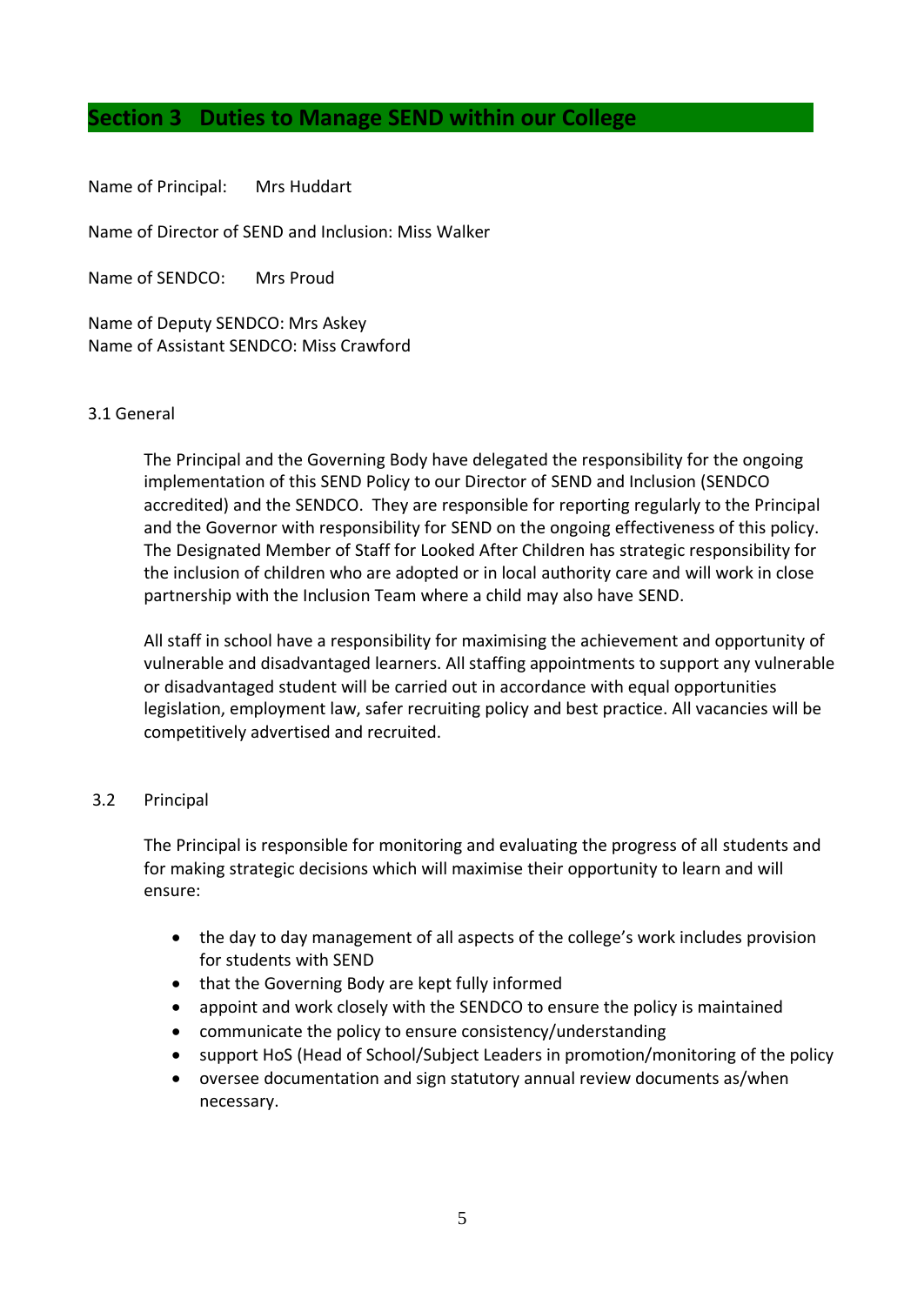#### 3.3 Special Educational Needs and Disability Coordinator (SENDCO)

Our SENDCO will oversee the day- to-day operation of this policy and will:

- be a qualified teacher. If our SENDCO has not been employed in this capacity at our school or elsewhere for at least 12 months, he/she will gain statutory accreditation within three years of appointment
- strategically support the quality of teaching, evaluate the quality of support and contribute to school improvement
- maintain and analyse our whole-school provision map for vulnerable and disadvantaged students
- identify on the provision map those students requiring SEND support from the college's delegated budget, students in receipt of High Needs funding and with Education Health and Care plans
- co-ordinate provision for students with SEND
- liaise with and advise teachers and other classroom/targeted support staff
- manage the records on all students with SEND
- liaise with parents of children with SEND, in conjunction with School Teams
- contribute to the in-service training of staff as part of the college's development plan and annual schedule of continuous professional development
- review and revise learning and wider outcomes on ISPs
- co-ordinate multi agency meetings and statutory Annual Reviews for students with an Education Health and Care Plan or comply with requests to participate in meetings led by other lead practitioners
- ensure effective and timely transition arrangements for students moving into and out of our college
- evaluate regularly the impact and effectiveness of all additional interventions for students with SEND
- follow Local Authority guidance and procedures when it is considered that a student with significant and long-term SEND may require significant support through statutory processes
- liaise closely with a range of outside agencies to support vulnerable learners

#### 3.4 Teaching Staff

Our teachers will:

- focus on outcomes for every student and the outcome wanted from any SEND support
- be responsible for meeting special educational needs under the guidance of the SENDCO and Principal
- have high aspirations for every student setting clear progress targets
- involve parents and the student in planning and reviewing progress: sharing information, seeking their views and providing regular updates on progress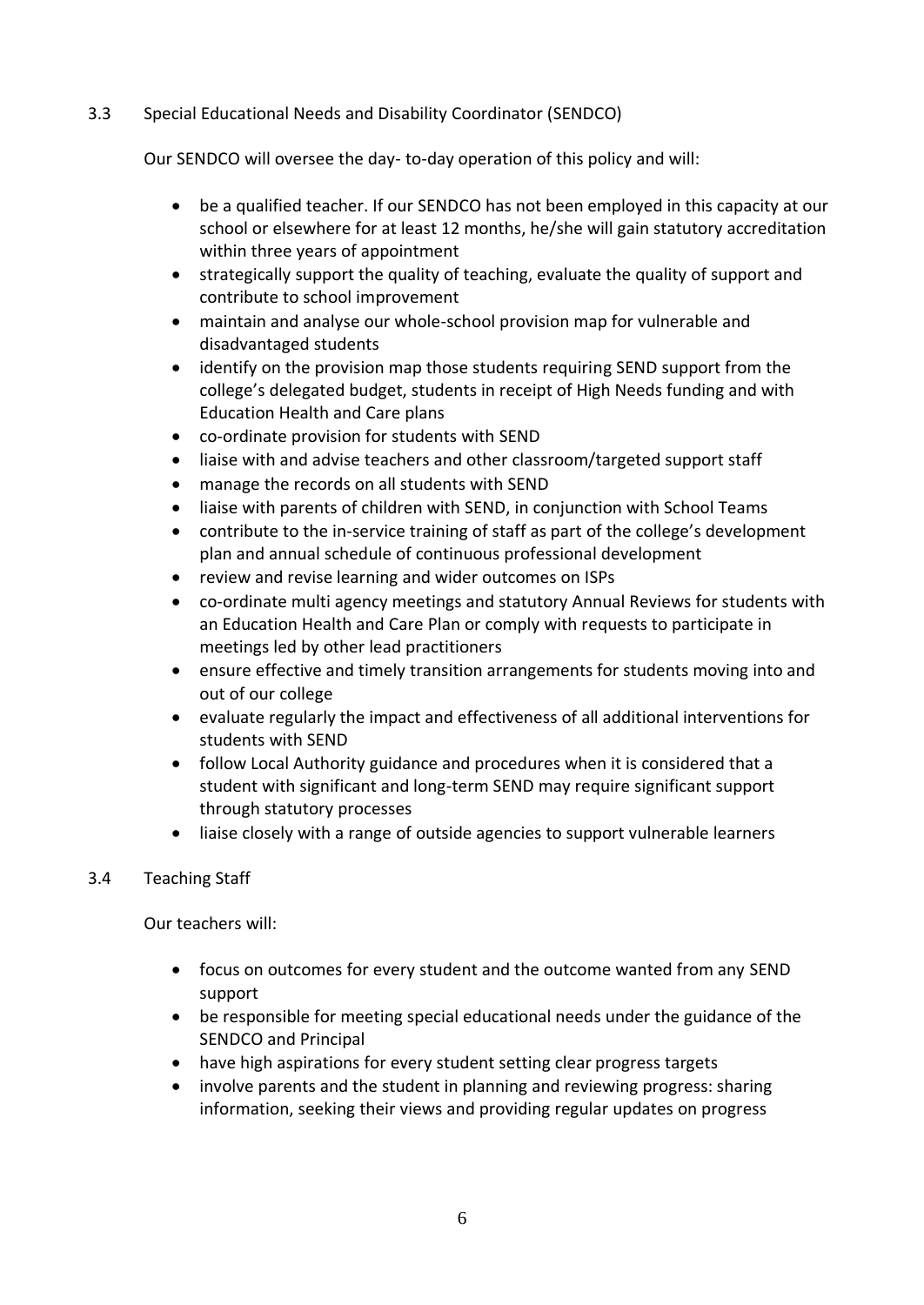#### 3.5 Learning Support Assistants/Inclusion Support

LSAs are part of our whole college approach to SEND working in partnership with the subject teacher, their relevant Team Leader and the SENDCO. We deploy our LSAs depending on their level of experience and the needs of learner. LSAs can be part of a package of support for the individual student but are never a substitute for the teacher's involvement with that child.

## **Section 4 Profile and Values**

#### Our College Profile

Horizon Community College is part of a mainstream Academy serving students from the age of 11 to 16. It is our primary aim that every member of the college community feels valued and respected, and that each person is treated fairly and well. The presence of students with either a disability or special educational needs is warmly welcomed by all College staff and Governors. Every opportunity will be taken to ensure that these students, along with all others, are treated equitably and fairly at all times. Horizon Community College is an inclusive college which accommodates all kinds of special educational needs and disabilities. These are classified according to 4 main categories as referred to in the reforms to the SEND Code of Practice (2015):

- Communication and Interaction
- Cognition and Learning
- Social, Emotional and Mental Health
- Sensory and/or Physical

These four broad categories give an overview of the range of needs that the college plans for with good outcomes achieved for these students. Support and provision are directly led by the planned outcomes for the student and the progress the student makes towards these. The person centred planned outcomes therefore are the primary focus of the college.

#### Our College Values

We celebrate our students' strengths, interests and individuality. We have high expectations and aspirations daily for all our students. The views, wishes and feelings of our students are central to all we do We work positively and proactively with parents/carers and others involved. All our students are entitled to a broad, balanced and relevant education and to feel secure, safe and valued All students are encouraged to participate in the life of our college. All our teachers are teachers of students with SEND and are responsible for their progress and development

We believe students thrive and achieve their potential through:

• A safe and secure environment, where they do not fear failure, as it is a steppingstone to greater success and understanding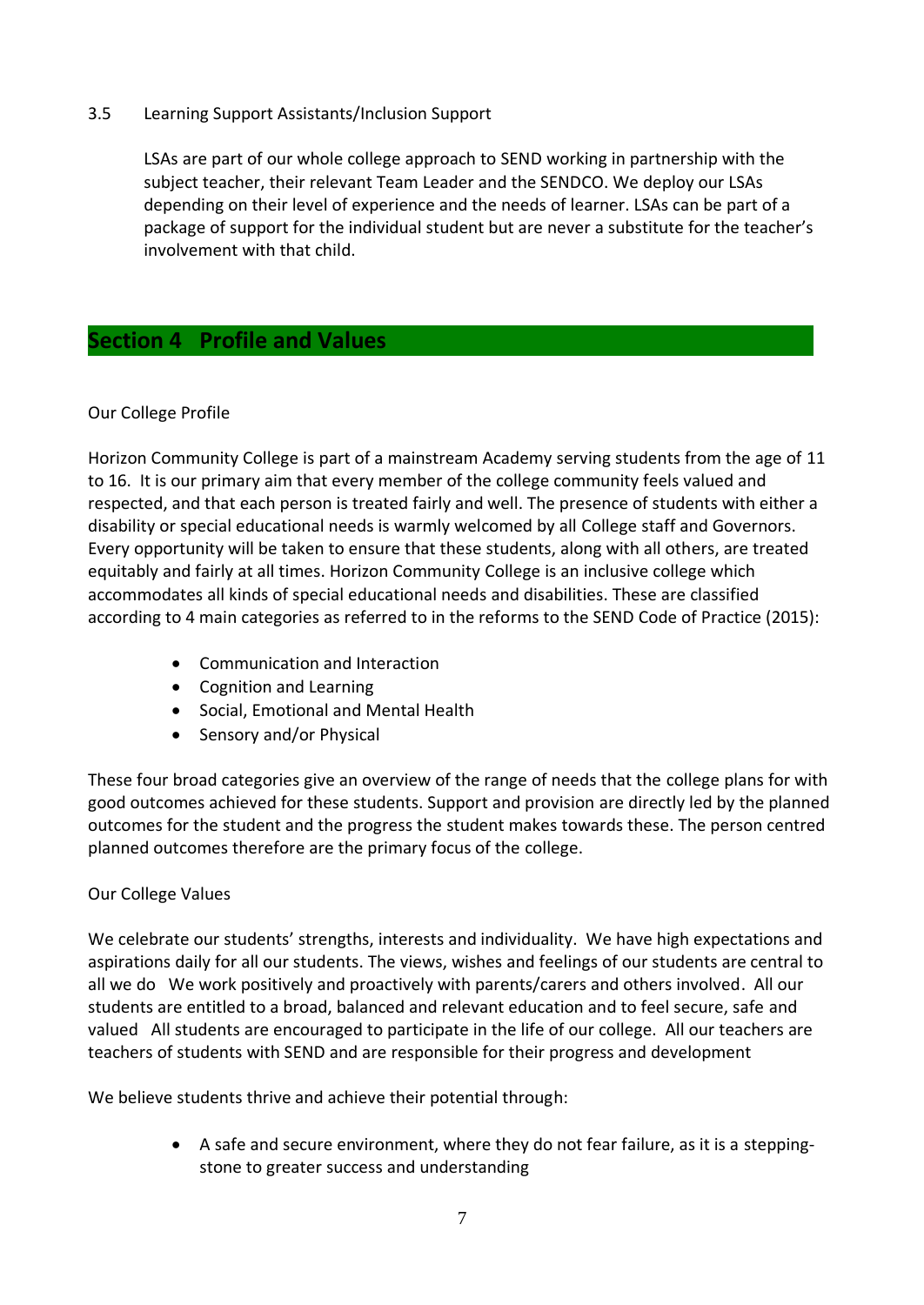- A happy place where their thoughts, feelings and interests are used by our teachers to provide an interesting learning experience and create an atmosphere of belonging
- A warm, caring atmosphere, where communication, teamwork and independence are a central part of the college ethos and students are encouraged to develop them through celebration and reward
- A curriculum based on a broad and balanced learning journey, which is stimulating, practical, skills based and caters for students' needs on an individual basis
- Equal access to the curriculum, regardless of ability, gender, race, or religion
- Developing and nurturing an appreciation of the importance learning
- An environment that focuses on the development of the whole student

## **Section 5 Definitions of SEND and Disability**

#### 5.1 SEND Definition

A student or young person has SEND if they have a learning difficulty or disability which calls for special educational provision to be made for him or her.

#### *"A child of compulsory school age or a young person has a learning difficulty or disability if he or she:*

*has a significantly greater difficulty in learning than the majority of others of the same age, or has a disability which prevents or hinders him or her from making use of facilities of a kind generally provided for others of the same age in mainstream schools or mainstream post-16 institutions."* [DfE (2015) SEND Code of Practice]

Special educational provision is educational or training provision that is *additional to* or *different from* that made generally for others of the same age. This means provision that goes beyond the differentiated approaches and learning arrangements normally provided as part of high quality, personalised teaching.

Students may be identified as having long term and significant SEND if they are not making adequate progress despite good quality, differentiated Quality First teaching and all relevant and purposeful interventions and strategies being in place.

#### 5.2 Communication and Interaction (C and I)

Students with speech, language and communication needs (SLCN) have difficulty in communicating with others. They have difficulty saying what they want to, understanding what is being said to them or they do not understand or use social rules of communication. The profile for every student with SLCN is different and their needs may change over time. They may have difficulty with one, some or all of the different aspects of speech, language or social communication at different times of their lives.

Students with Autism Spectrum Condition (ASC), including Asperger's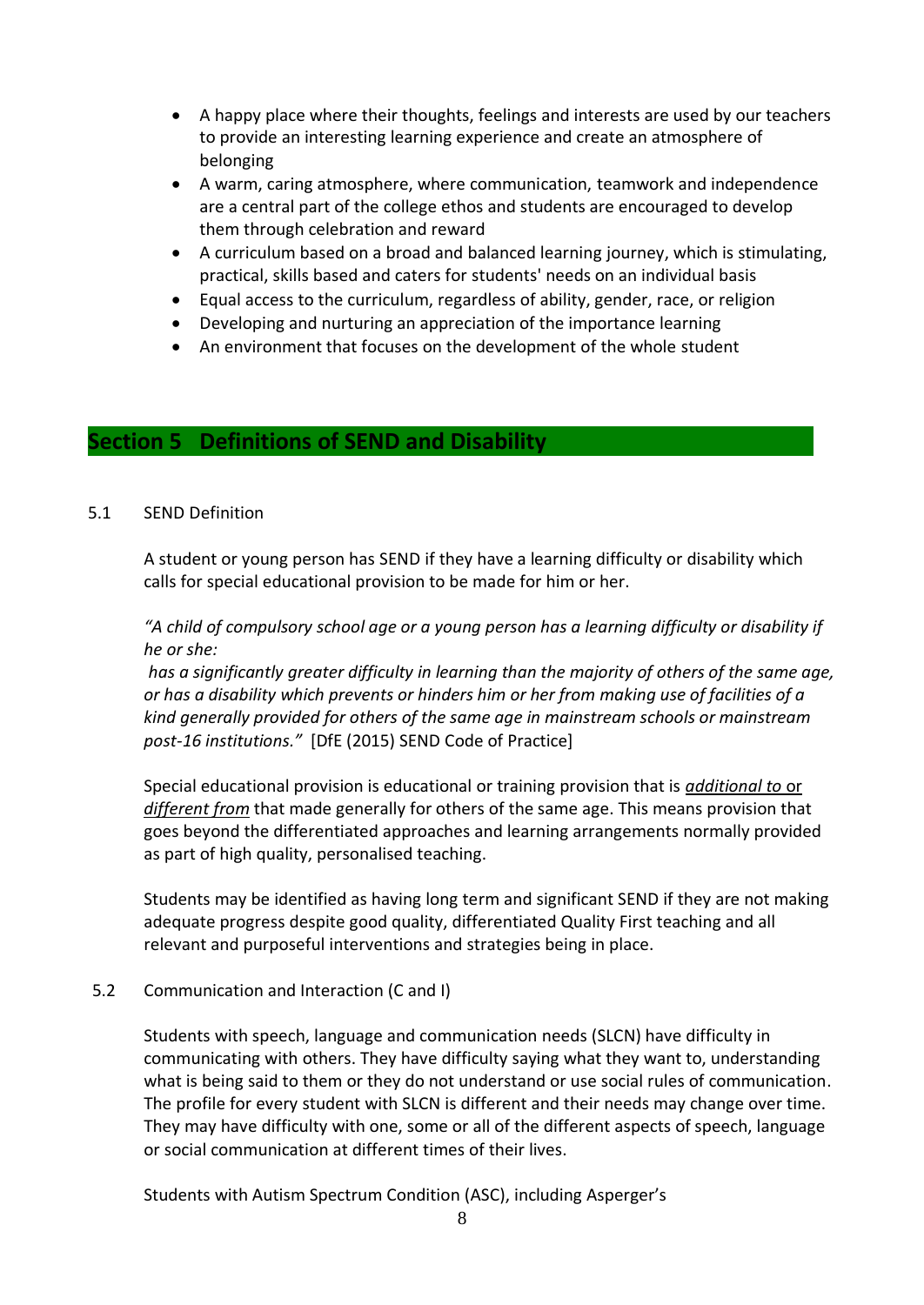Syndrome and Autism, are likely to have particular difficulties with social Interaction. They may also experience difficulties with language, communication and imagination, which can impact on how they relate to others.

#### 5.3 Cognition and Learning (C and L)

Support for learning difficulties may be required when students learn at a slower pace than their peers, even with the right level of differentiation. Learning difficulties cover a wide range of needs, including:

- Moderate learning difficulties (MLD)
- Severe learning difficulties (SLD), where support may be needed in all areas of the curriculum and with mobility and communication; and
- Profound and multiple learning difficulties (PMLD), where students are likely to have severe and complex learning difficulties as well as a physical disability or sensory impairment
- Specific learning difficulties (SpLD), affect one or more specific aspects of learning. This encompasses a range of conditions such as dyslexia, dyscalculia and dyspraxia

#### 5.4 Social, emotional and mental health difficulties (SEMH)

Behaviour difficulties become special educational needs (as defined by the SEND Code of Practice 2015) called 'SEMH' when there is a detrimental impact of social, emotional or mental health needs, resulting in the student not attaining at age expected levels.

For example, a student who is having difficulty regulating their emotions at school (either due to their own internal regulation difficulties or external factors) and who is unable to implement the behaviours-for-learning required to make expected progress and attainment, may be described as having a special educational need.

Students and young people may experience a wide range of social and emotional difficulties which are noticeable in many ways. These may include; becoming withdrawn or isolated, as well as displaying challenging, disruptive or disturbing behaviour. These behaviours may reflect underlying mental health difficulties such as anxiety or depression, self-harming, substance misuse, eating disorders or physical symptoms that are medically unexplained. Other students and young people may have conditions such as attention deficit disorder (ADD), attention deficit hyperactive disorder (ADHD) or attachment disorder (AD).

The Department for Education (DfE) has published Guidance on managing students' mental health and behaviour difficulties in schools.

**https://www.gov.uk/government/publications/mental-health-and-behaviour-inschools-- 2**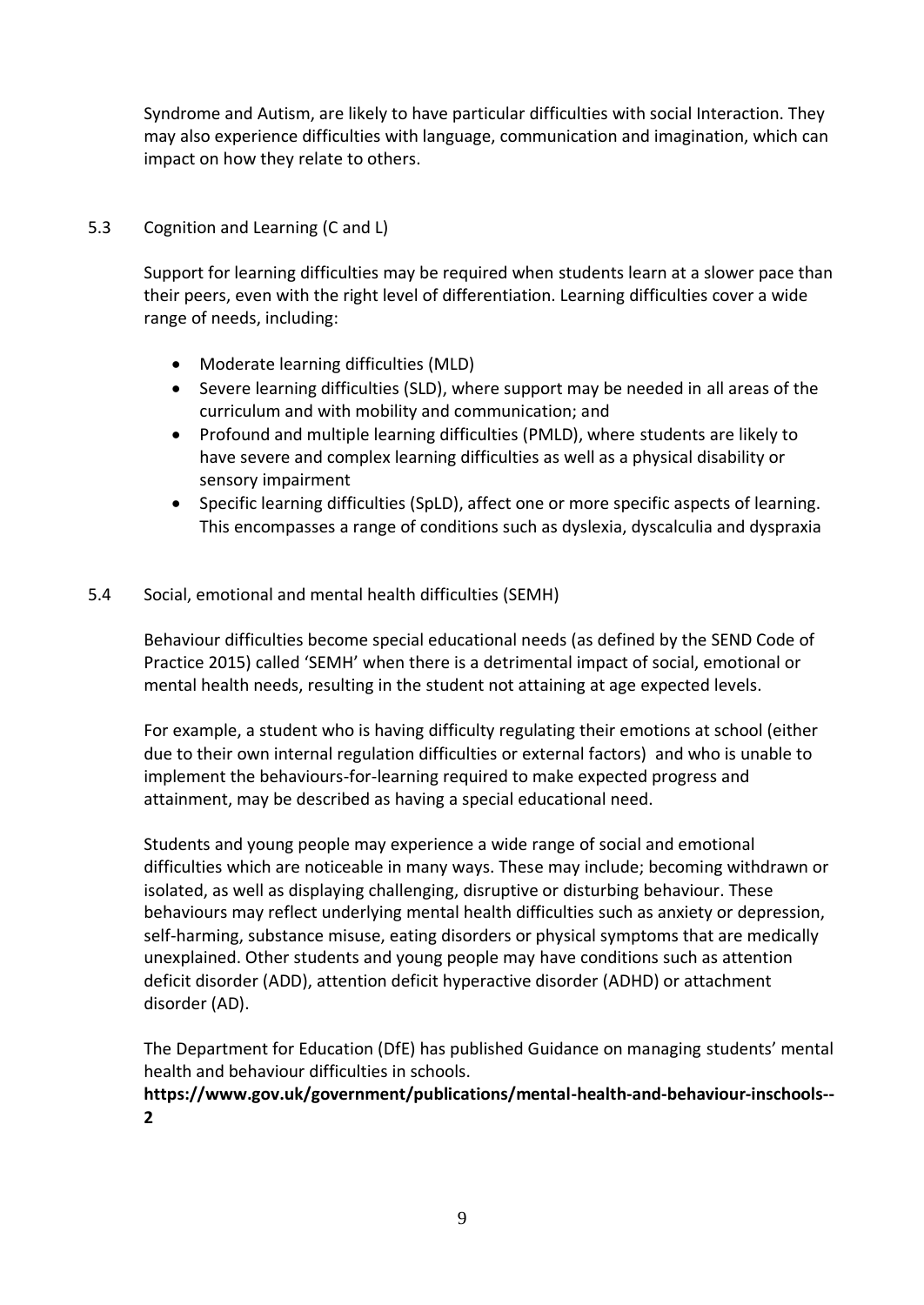#### 5.5 Sensory and/or physical needs

Some students and young people require special educational provision because they have a disability which prevents or hinders them from making use of the educational facilities generally provided. These difficulties can be age related and may fluctuate over time.

Many students and young people with vision impairment (VI), hearing impairment (HI) or a multi-sensory impairment (MSI) will require specialist support and/or equipment to access their learning, or habilitation support. Students and young people with an MSI have a combination of vision and hearing difficulties.

Some students and young people with a physical disability (PD) require additional on-going support and equipment to access all the opportunities available to their peers.

#### 5.6 Difficulties which may not be related to SEND

Some students in our college may be underachieving, which may be caused by a poor early experience of learning but will not necessarily have a special educational need. It is our responsibility to spot this quickly and ensure that appropriate interventions are put in place to help these students 'catch up'.

Difficulties related solely to difficulties in English as an additional language are not SEND. We assess all aspects of a student's performance in different areas of learning and development to establish whether lack of progress is due to their poor understanding of English or if it arises from SEND or a disability.

The following concerns may impact on a student's progress and attainment but are not in themselves indicators of SEND:

- Attendance and Punctuality
- Health and Welfare
- Being in receipt of Pupil Premium Grant
- Being a Looked After child
- Being a child of Serviceman/woman

#### 5.7 Disability

The definition of disability under the Equality Act 2010 is *"…a physical or mental impairment which has a long-term and substantial adverse effect on their ability to carry out normal day-to-day activities."*

This definition provides a relatively low threshold and includes more students than may be expected: 'long-term' is defined as 'a year or more' and 'substantial' is defined as 'more than minor or trivial'.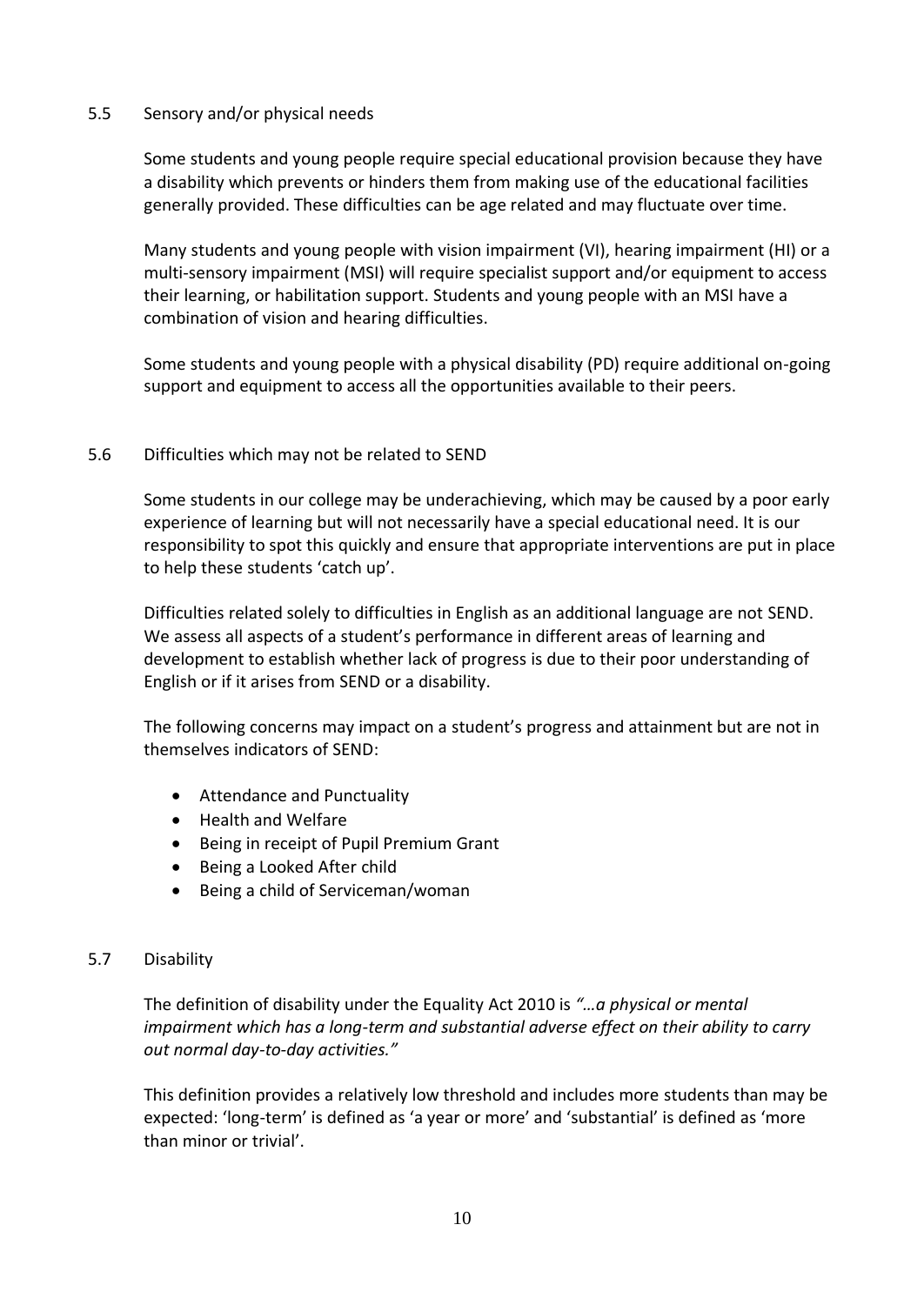This definition includes sensory impairments such as those affecting sight or hearing, and long-term health conditions such as asthma, diabetes, epilepsy, and cancer. Students with such conditions do not necessarily have SEND, but there is a significant overlap between disabled students and those with SEND.

Where a disabled student or young person requires special educational provision, they will also be covered by the SEND definition.

The DDA, as amended by the SEND and Disability Act 2001, places a duty on all Academies to increase - over time - the accessibility of schools for disabled pupils and to implement their plans. Academies are required to produce written accessibility plans for their individual Academy.

## **Section 6 Graduated Approach to Identifying if a Child Requires SEND Support**

Whole college general identification and assessment of students' needs are identified and met as early as possible through:

- observation, assessment, target setting and monitoring arrangements (cycle of assessment, plan, do and review (APDR) via Individual Support Plans)
- listening to and taking into account the student's views, wishes and feelings
- one-page profiles (Thumbnails), ISPs, medical care plan, provision map (group or individual), in-school tracking systems
- the analysis of data including baseline assessments and end of Key Stage achievement to track individual students' progress over time
- reviewing and improving teachers' understanding of a wide range of needs and effective strategies to meet those needs
- exchanging information from other services across education, health, care and the voluntary sector
- in college diagnostic testing to inform interventions or approaches
- involving an external agency, and the Educational Psychology Service (EPS) as a minimum, where it is considered that a special educational need may be significant and long term and may require more in-depth and frequently reviewed cycles of assess, plan, do and review
- 6.2 General provision for all students using core school funding

All students will have access to well-differentiated, Quality First Teaching enhanced, where appropriate, through low level, short term interventions.

Students who are underachieving will have been identified as needing to make accelerated progress but will not necessarily be students with SEND.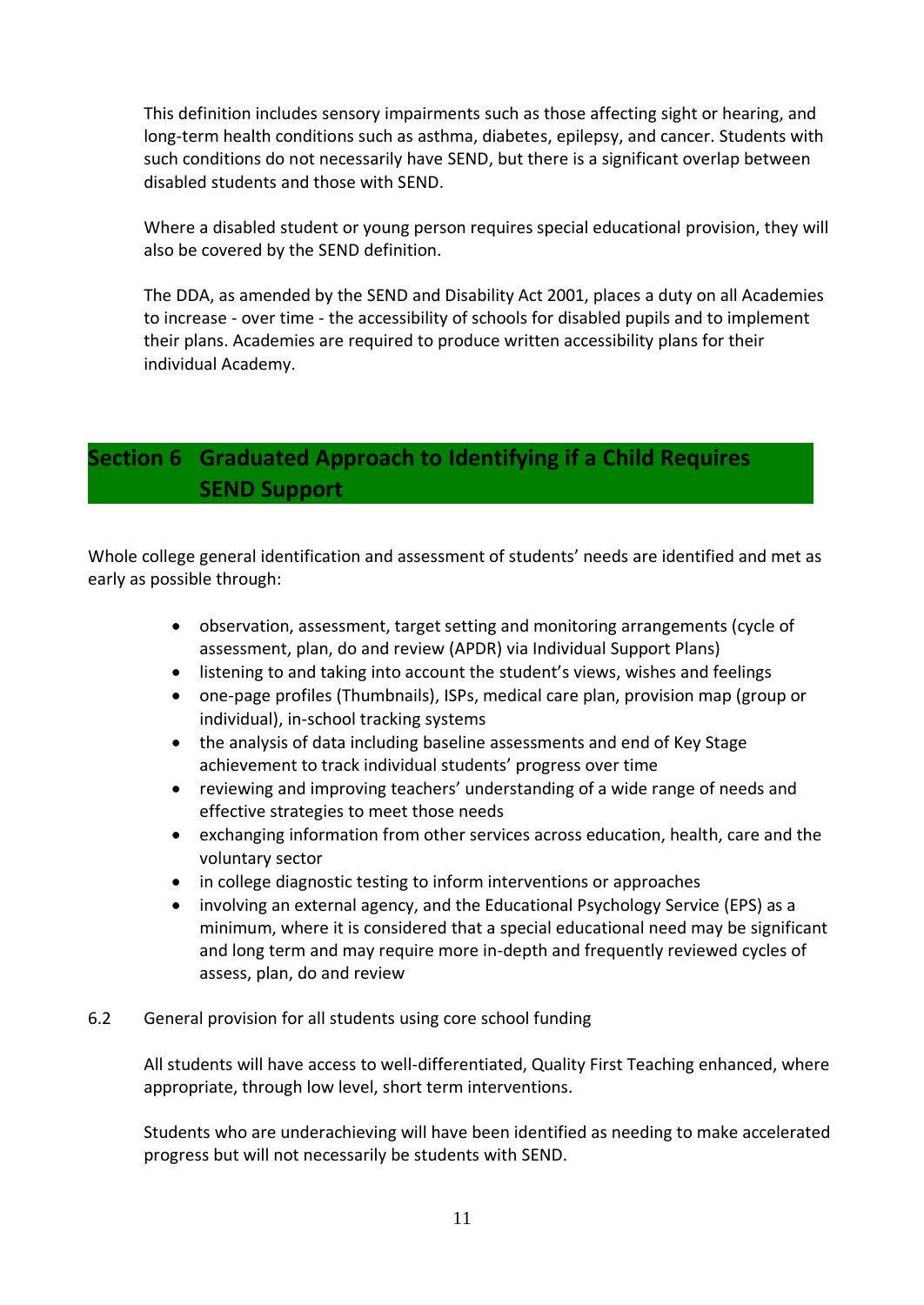#### 6.3 Examples of Curriculum Access and Provision

Where students are underachieving and/or identified as having high incidence (low need) special educational needs, the college meets these additional needs in a variety of ways. We use a combination of approaches to address targets identified for individual students:

- Teachers differentiate learning activities as part of Quality First Teaching
- Targeted additional adult group and, where appropriate, individual support
- Diagnostic assessments of need fed into interventions
- Bilingual support/access to materials in translation
- Differentiation of curriculum resources
- SMART setting of outcomes
- Booster intervention groups
- Emotional care, nurture, and friendship support groups
- 6.4 Monitoring and Evaluation of progress
	- Ongoing assessment of progress against targets and expected outcomes.
	- Scrutiny of planning and level of differentiation and use of classroom resources
	- Informal feedback from all staff
	- Student and parental questionnaires and conversations specifically via the Annual Review and application for EHCP process
	- Student progress tracking using assessment data (whole college processes)
	- Attendance records and liaison with Education Welfare Officer (EWO) where appropriate
- 6.5 Additional SEND Support provision, monitoring and review using college's delegated additional needs funding

The Children and Families Act 2014 and the SEND Code of Practice 2015 has introduced SEND Support (K) to replace School Action and School Action Plus from September 2014. Meetings with parents occur in relation to their child's SEND at appropriate times throughout the year. Every school has a whole school annual budget made up of core funding per child on roll at a point in time and additional SEND funding which is calculated based upon a formula agreed by schools locally. In line with national school funding, our college will deploy a minimum of £6,000 per child per year to contribute to meeting additional needs above the usual teaching and learning entitlement.

In addition to the identification, assessment, provision and monitoring for all students, our approach to SEND Support is as follows:

- The Team Leader/Head of School, sometimes with the SENDCO, will discuss with parents if we feel that their child requires SEND Support
- Additional SEND support will be in place when a student's needs require intervention which is "additional to" or "different from" the well differentiated curriculum offer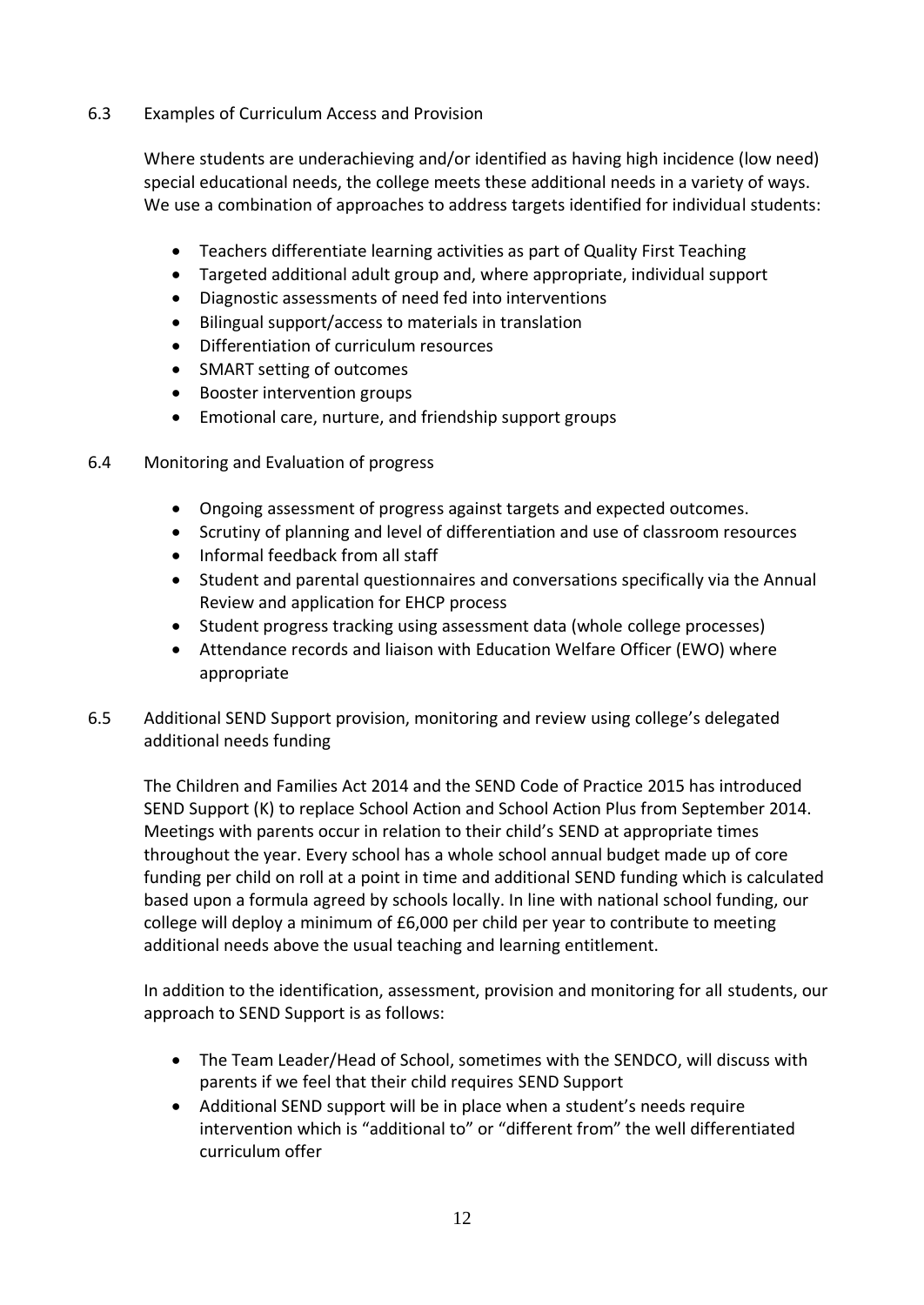- We will agree SMART targets towards long, medium and short-term outcomes that are reviewed termly with parents and their child as appropriate (on an Individual Support Plan)
- Students will have targets they can understand
- Our ISPs are a planning, teaching and reviewing tool which enables us to focus on particular areas of development for students with special educational needs. They are seen as working document which can be constantly refined and amended
- We will use the latest LA's guidance on SEND Descriptors
- Targets will address the underlying reasons why a student is having difficulty with learning
- Our ISPs will be accessible to all those involved in their implementation students should have an understanding and ownership of their ISP
- Our ISPs will state what the student can do, what the student has difficulties doing and how they will be supported to move forward with learning and wider outcomes
- Our ISPs will have SMART target outcomes
- Target Outcomes for an ISP will be arrived at through:

\*discussion, wherever possible, with parents/carers, \*teachers, support staff and the student involvement \*discussion with other practitioners as appropriate \*classroom observations by the college's Special Educational Needs and disability Co-ordinator (SENDCO) and other senior leaders (as appropriate)

- Our ISPs will be time-limited at review, there will be an agreed "where to next?"
- Our ISPs will be based on informed assessment and will include the input of appropriate outside agencies particularly where concerns are significant and may require consideration of a statutory assessment if expected progress is not made over time

Where the student's School Team, SENDCO and parent agree that the student has made good progress, it may be appropriate for needs to be met through effective class-based strategies, resources and whole college interventions and assessment. In this instance, the student would no longer be recorded as being in receipt of SEND Support.

## **Section 7 Request for Statutory Education, Health & Care Assessment**

For some students with SEND, despite the college, family and other agencies working together to put in place all relevant and purposeful interventions and support, expected progress is not made. In these circumstances, external agencies, particularly an Educational Psychologist, will already have been involved in discussing, assessing the student and/or contributing to their provision.

When specialist equipment or a high level of staffing support is required to support a student with SEND, our college will fund this as part of additional SEND support up to £6,000 per year for each individual student. Students with no SEND but with a disability under the Equality Act definition may need equipment provided as a reasonable adjustment as long as this is not cost prohibitive.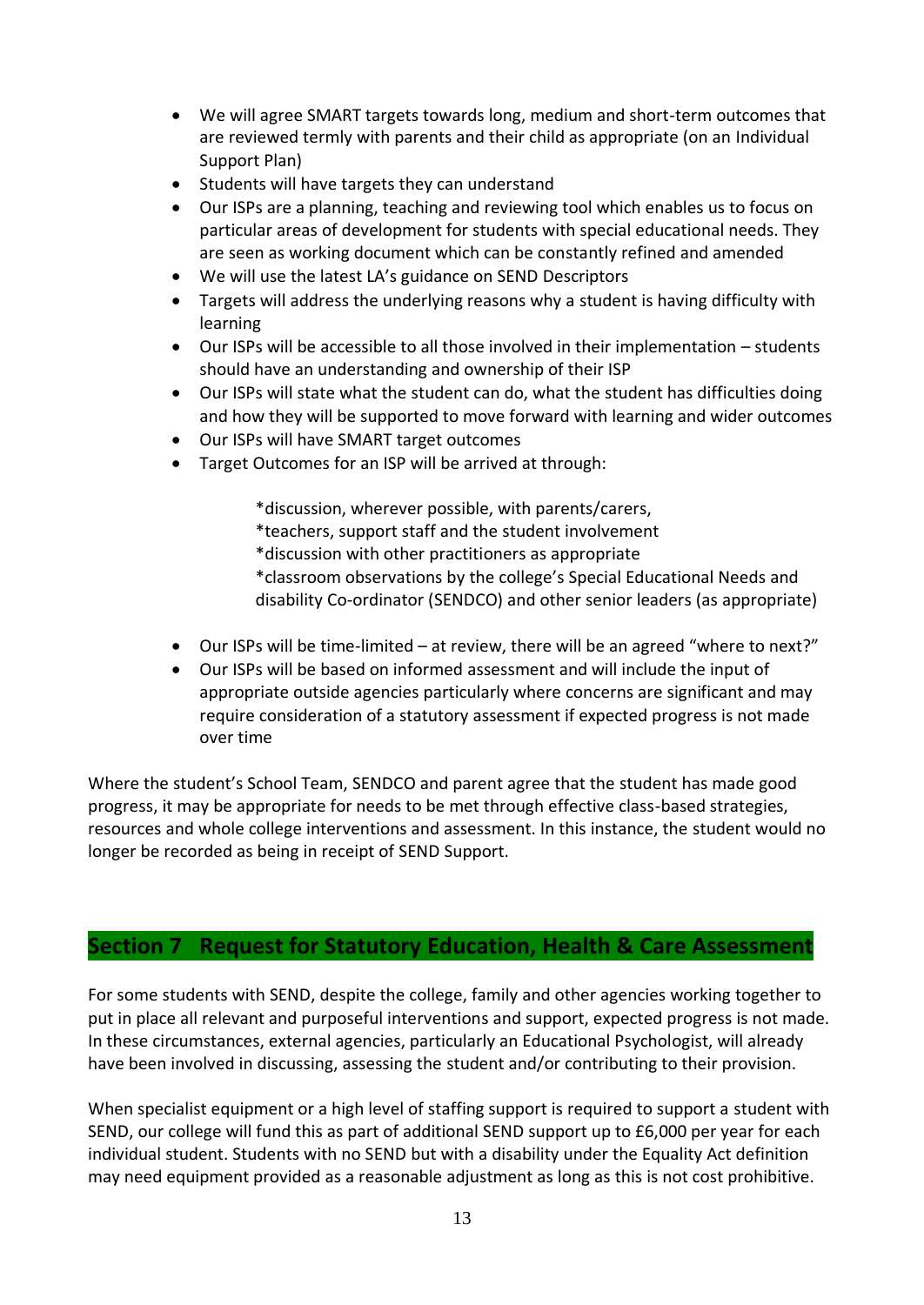Specialist equipment and expertise in relation to its use will be purchased/hired/ commissioned by the college from the open market, subject to the usual guarantees, service level agreements and quality assurance criteria. Our college will, wherever possible, join with other schools in joint purchasing/hire of equipment.

For some students, additional provision and support will need to be deployed for the longer term in order to meet their needs and planned outcomes effectively. A multi-agency meeting will discuss if it is appropriate to submit a request to the Local Authority to consider whether a statutory assessment of education, health and care needs is necessary. Advice will be sought from the LA's SEND Team before a request is submitted.

## **Section 8 Statement of Special Educational Needs or Educational Health and Care Plan**

Students with an Education Health and Care Plan (post September 2014) will have access to all arrangements for students in receipt of SEND Support and, in addition to this, will have an Annual Review of their statement/plan. Supplementary or early reviews may be called if required.

Our review procedures fully comply with those recommended in Section 6.56 and 9.173-6 of the Special Educational Needs Code of Practice 2014.

## **Section 9 Partnership with Parents and Carers**

Our College aims to work in partnership with parents and carers. We do so by:

- Working effectively with all other agencies supporting students and their parents
- Giving parents and carers opportunities to play an active and valued role in their child's education
- Making parents and carers feel welcome
- Encouraging parents and carers to inform college of any difficulties they feel their child may be having or other needs their child may have which need addressing
- Instilling confidence that the college will listen and act appropriately
- Focusing on the student's strengths as well as areas of additional need
- Allowing parents and carers opportunities to discuss ways in which they and the college can help their child
- Keeping parents and carers informed and giving support during assessment and any related decision-making process
- Making parents and carers aware of sources of information, advice and support
- Providing all information in an accessible way for parents with English as an Additional Language

Producing a SEND Information Report that will be published on the college website; and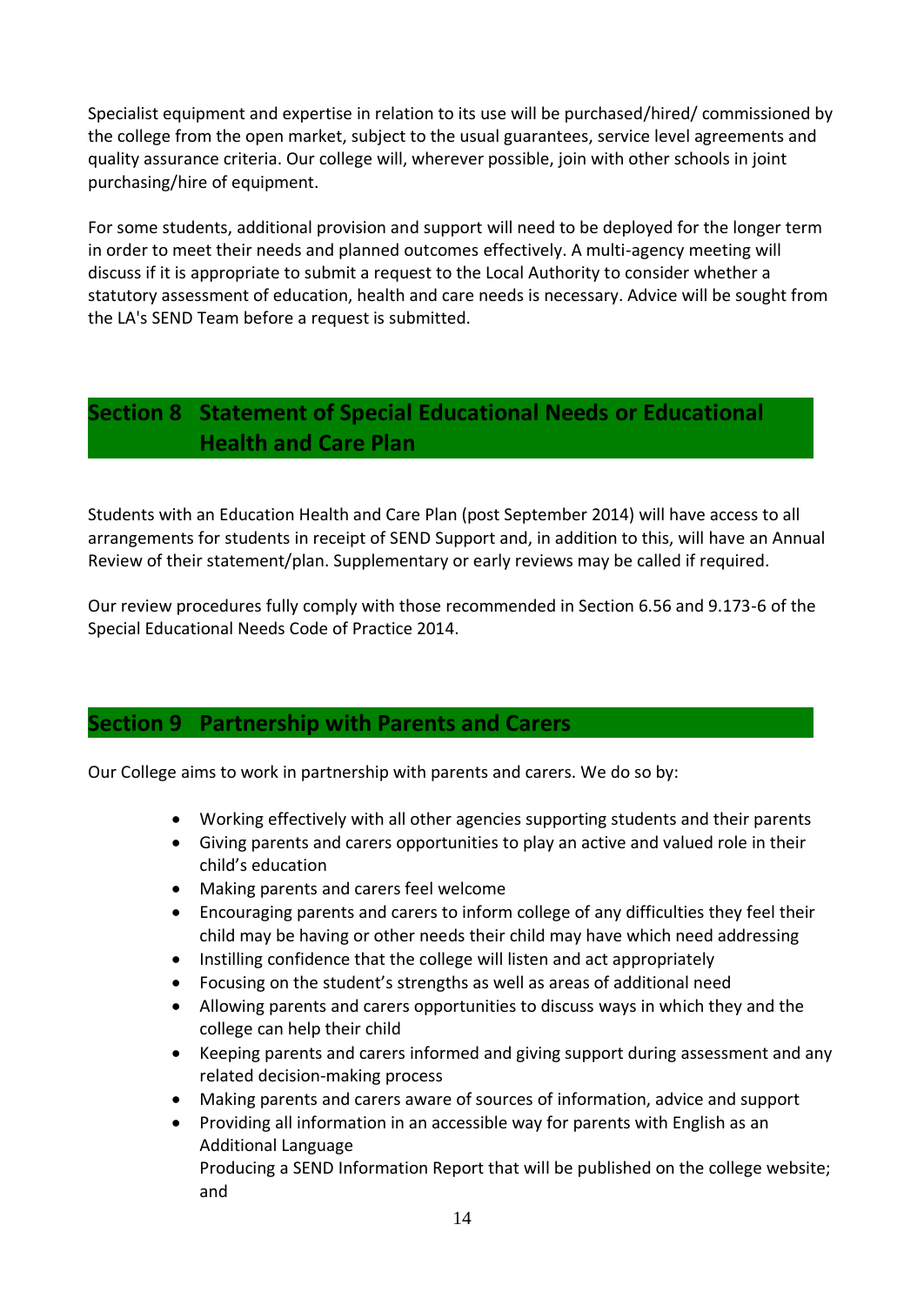- Publishing information about the Pupil Premium (expenditure & impact) on the college website
- Consulting students, parents, carers and the community of the College on issues of accessibility and equality

### **Section 10 Involvement of Students**

Students have the right to be involved in making decisions and exercising choice. We endeavour to involve all students fully by encouraging them to:

- Share their views about their education and learning
- Identify their own needs and learn about learning
- Share in individual target setting across the curriculum so that they know what their targets are and why they have them
- Self-review their progress and set new targets
- Monitor their success at achieving the targets on their ISP

## **Section 11 Supporting Students at College with Medical Conditions**

Some students in our college have medical conditions that require care and support to enable full access to education, including school trips and physical education. Some students with medical conditions may be disabled and where this is the case the college will comply with its duties under the Equality Act 2010.

Some may also have special educational needs (SEND) and may have an EHCP which brings together health and social care needs, as well as their special educational provision.

## **Section 12 Effective Transition**

For all students, we will ensure early and timely planning for transfer into our school, within our college year groups and onto the next phase of education.

When students are due to leave our college, they and their parents will be encouraged to consider all options for the next phase of education. We will involve outside agencies, as appropriate, to ensure information is impartial, comprehensive but easily accessible and understandable. Accompanied visits to other providers may be arranged as appropriate.

We will discuss transition needs of all students with an Education Health and Care Plans at their statutory Annual Reviews.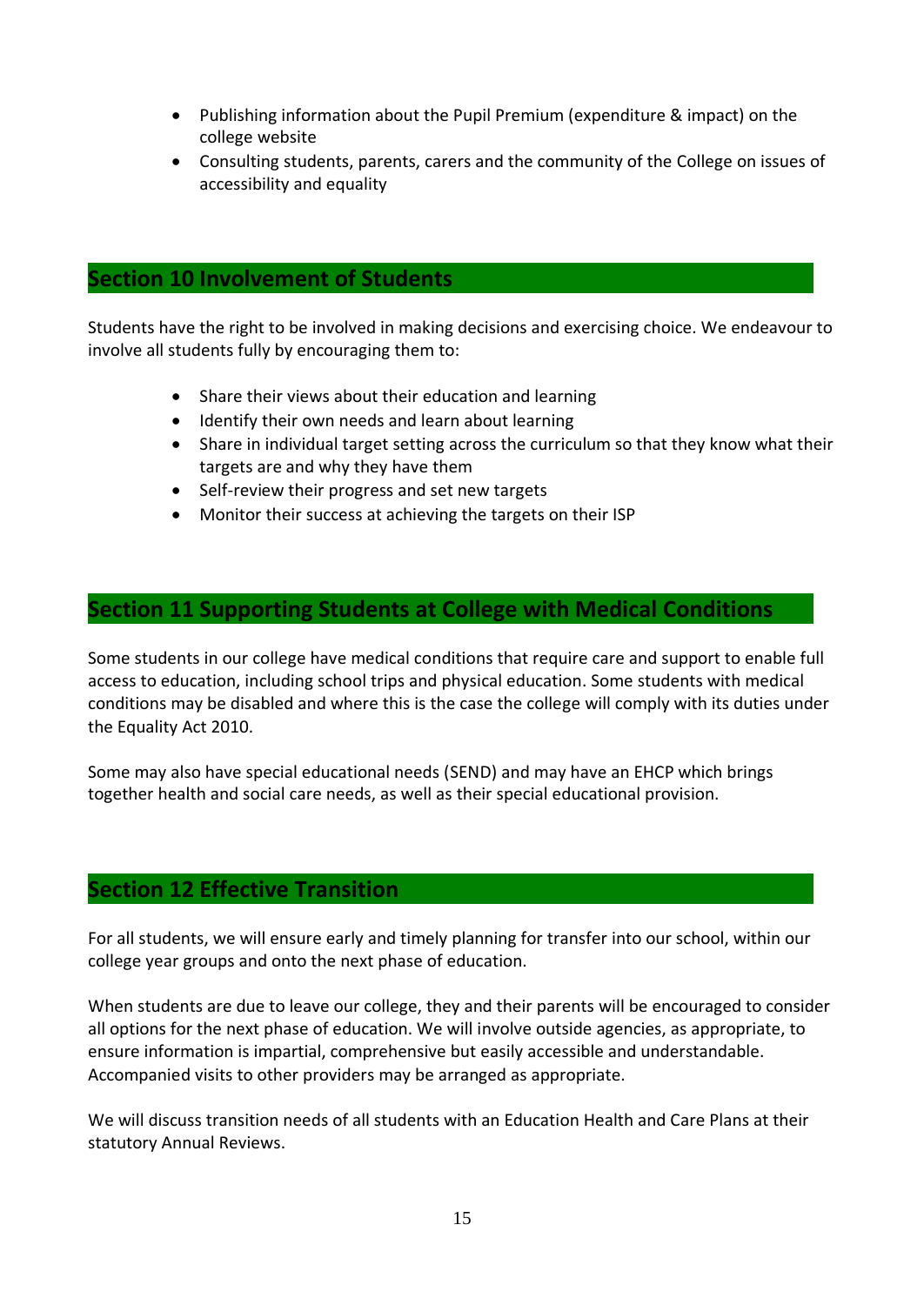A transition plan will be produced and shared with the family with the involvement of the receiving school.

For student with an Education Health & Care Plan in transition years, the Director of SEND will also be invited to attend any Annual Reviews for the students who are transferring.

#### **Section 13 Admission Arrangements**

No student will be refused admission to college on the basis of his or her special educational need, ethnicity or language need. In line with the Equalities Act 2010, we will not discriminate against disabled children and we will take all reasonable steps to provide effective educational provision (see Admission policy for the Academy).

### **Section 14 Accessibility and Exam Access Arrangements**

The statutory examinations our students take are designed to be accessible to the majority of students in the specified amount of time without any modification. In the case of students with SEND, they may be eligible for access arrangements. However, these arrangements must be part of normal classroom practice for the student.

If it is deemed appropriate for access arrangements to be put in place for a student (extra time, reader, scribe) then they will be assessed by a person holding the required qualification (CPT3A) and relevant JCQ documentation will be entered into the system by the Exams Officer.

## **Section 15 Storing and Managing Information**

Our College aims to ensure that all personal data collected about staff, pupils, parents, governors, visitors and other individuals is collected, stored and processed in accordance with the General Data Protection Regulation (GDPR) and the expected provisions of the Data Protection Act 2018 (DPA 2018) as set out in the Data Protection Bill.

#### **Section 16 Complaints**

If there are any complaints relating to the provision for students with SEND these will be dealt with in the first instance by the HOS. In the case of an unresolved complaint the issue should be taken through the College complaints procedure.